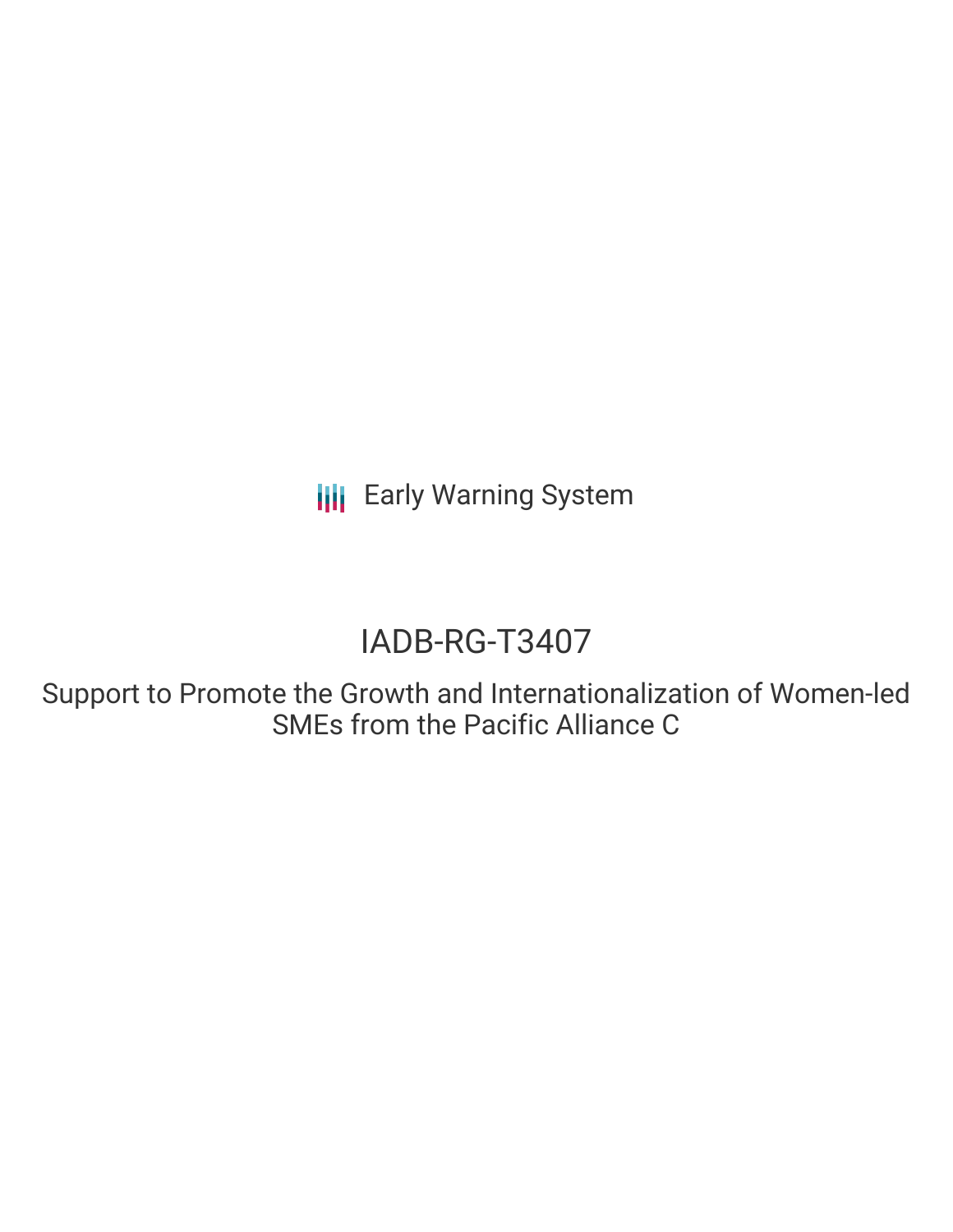

#### **Quick Facts**

| <b>Specific Location</b>       | <b>Countries of the Pacific Alliance</b>                      |
|--------------------------------|---------------------------------------------------------------|
| <b>Financial Institutions</b>  | Inter-American Development Bank (IADB)                        |
| <b>Status</b>                  | Approved                                                      |
| <b>Bank Risk Rating</b>        | C                                                             |
| <b>Voting Date</b>             | 2019-07-26                                                    |
| <b>Borrower</b>                | Regional                                                      |
| <b>Sectors</b>                 | Industry and Trade, Law and Government, Technical Cooperation |
| <b>Investment Type(s)</b>      | Grant                                                         |
| <b>Investment Amount (USD)</b> | \$ 0.50 million                                               |
| <b>Project Cost (USD)</b>      | $$0.50$ million                                               |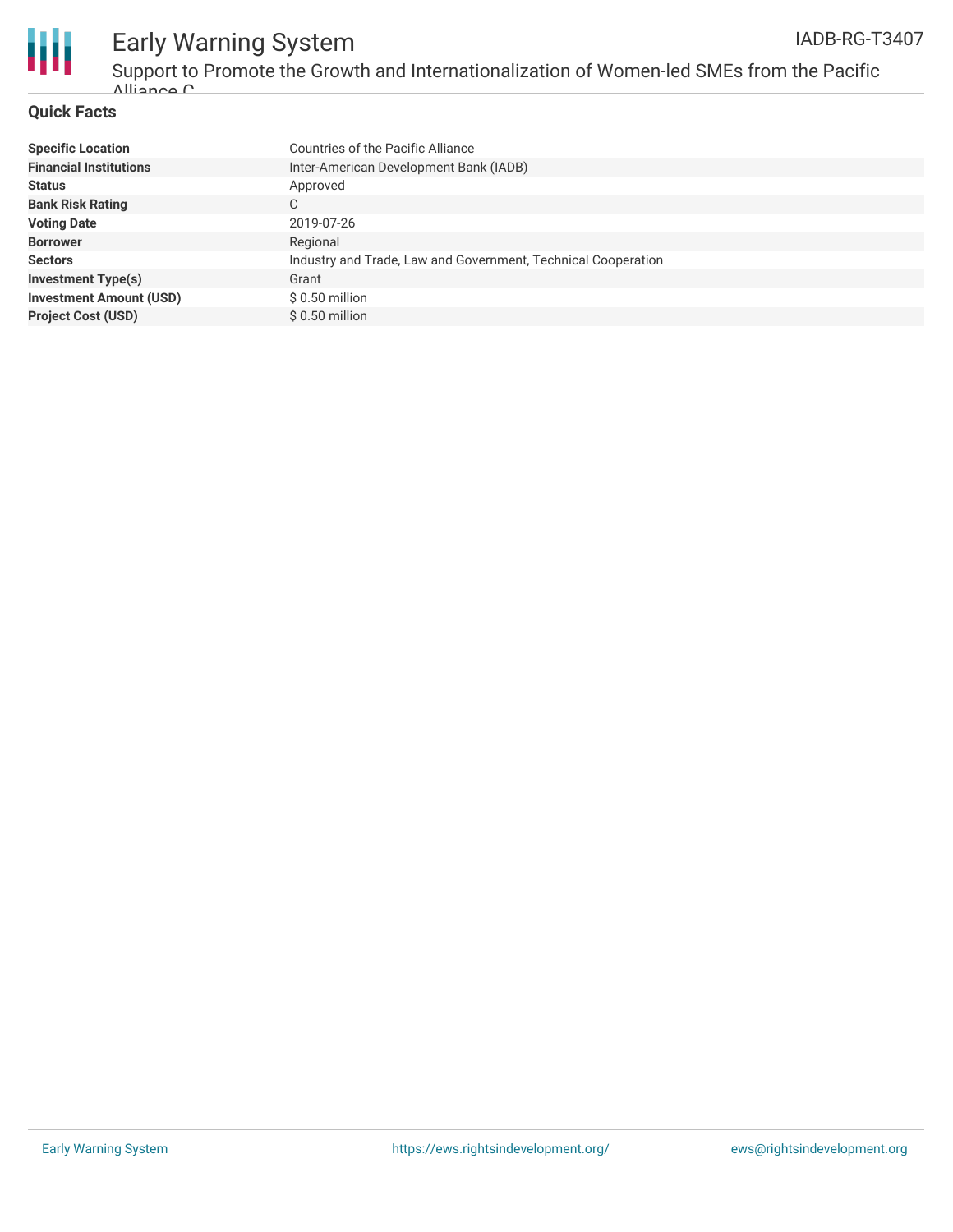

#### Early Warning System Support to Promote the Growth and Internationalization of Women-led SMEs from the Pacific Alliance C IADB-RG-T3407

### **Project Description**

The objective of the technical cooperation is to support the countries of the Pacific Alliance to design effective strategies and programs to support the growth of women-led SMEs and promote their participation in intra-alliance trade and in regional value chains, through the generation of a comprehensive diagnostic study on the main barriers that hinder the participation of women entrepreneurs in foreign trade in all the AP countries, the design and implementation of innovative export training programs and business support resources to help women-led companies in strategic sectors to overcome these barriers, and the generation of knowledge and transfer of good practices in trade and gender that reverts to the operational practice of the AP countries.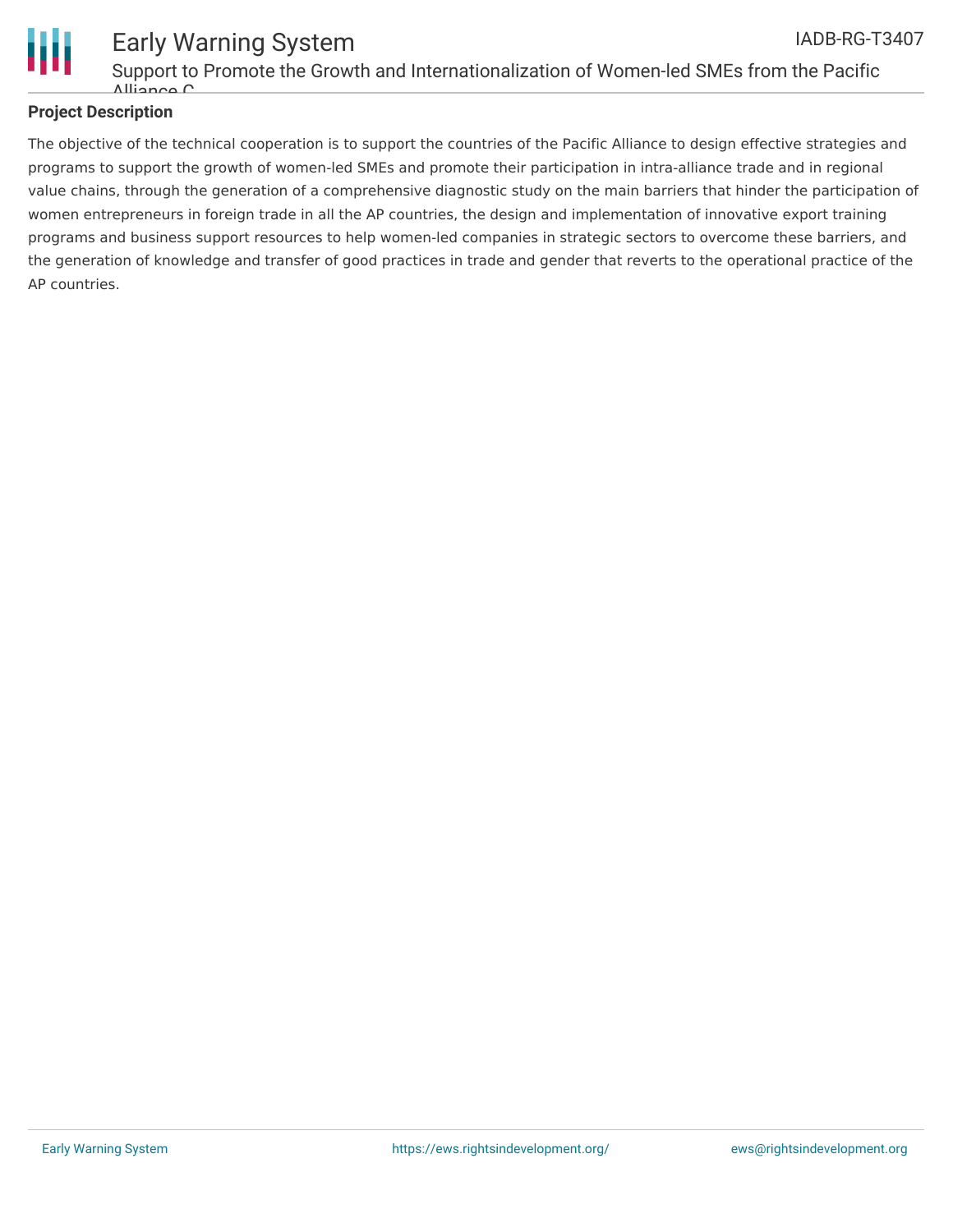

## Early Warning System

Support to Promote the Growth and Internationalization of Women-led SMEs from the Pacific Alliance C

#### **Investment Description**

• Inter-American Development Bank (IADB)

Regional Infrastructure Integration Mult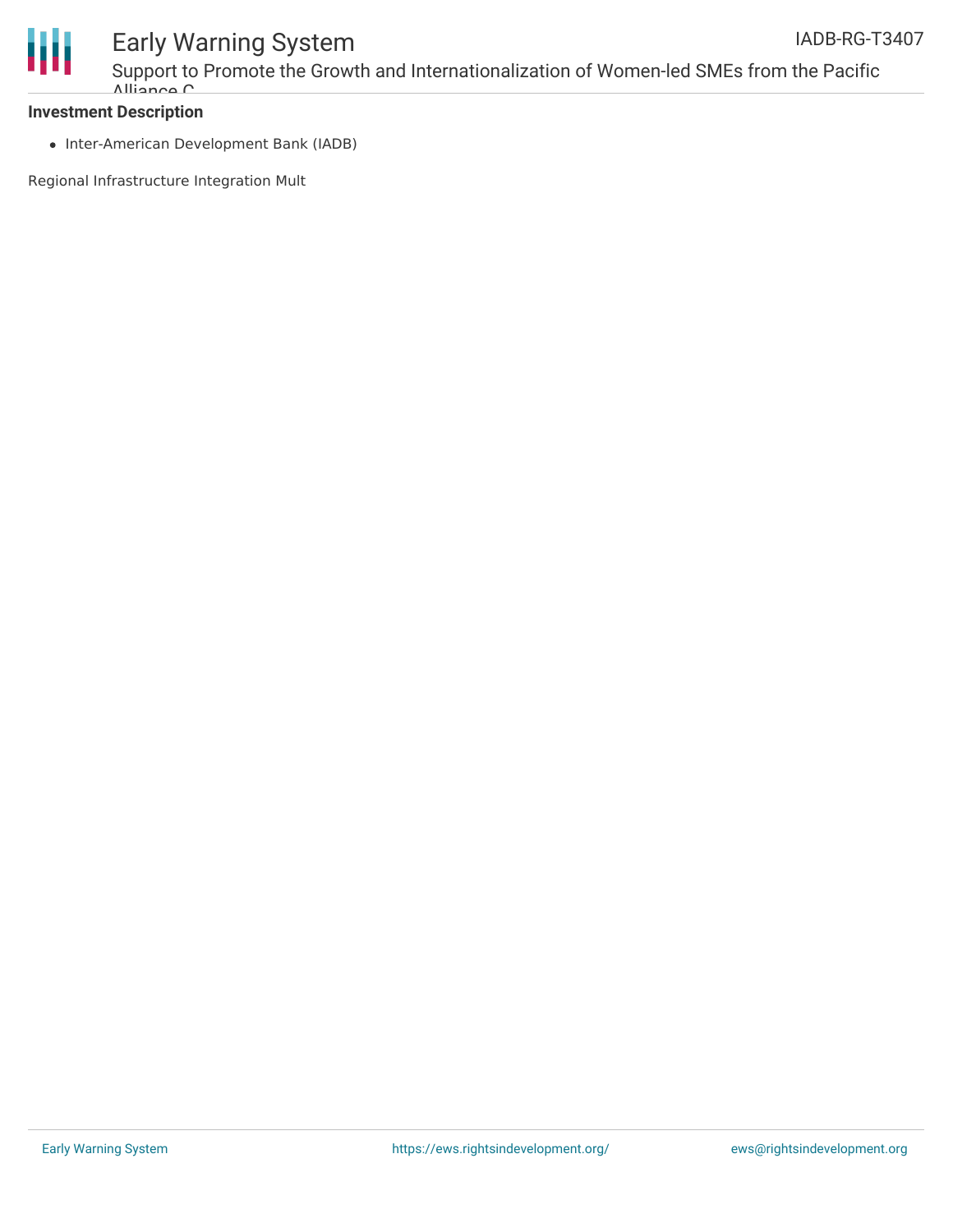

### **Contact Information**

#### ACCOUNTABILITY MECHANISM OF IADB

The Independent Consultation and Investigation Mechanism (MICI) is the independent complaint mechanism and fact-finding body for people who have been or are likely to be adversely affected by an Inter-American Development Bank (IDB) or Inter-American Investment Corporation (IIC)-funded project. If you submit a complaint to MICI, they may assist you in addressing the problems you raised through a dispute-resolution process with those implementing the project and/or through an investigation to assess whether the IDB or IIC is following its own policies for preventing or mitigating harm to people or the environment. You can submit a complaint by sending an email to MICI@iadb.org. You can learn more about the MICI and how to file a complaint at http://www.iadb.org/en/mici/mici,1752.html (in English) or http://www.iadb.org/es/mici/mici,1752.html (Spanish).